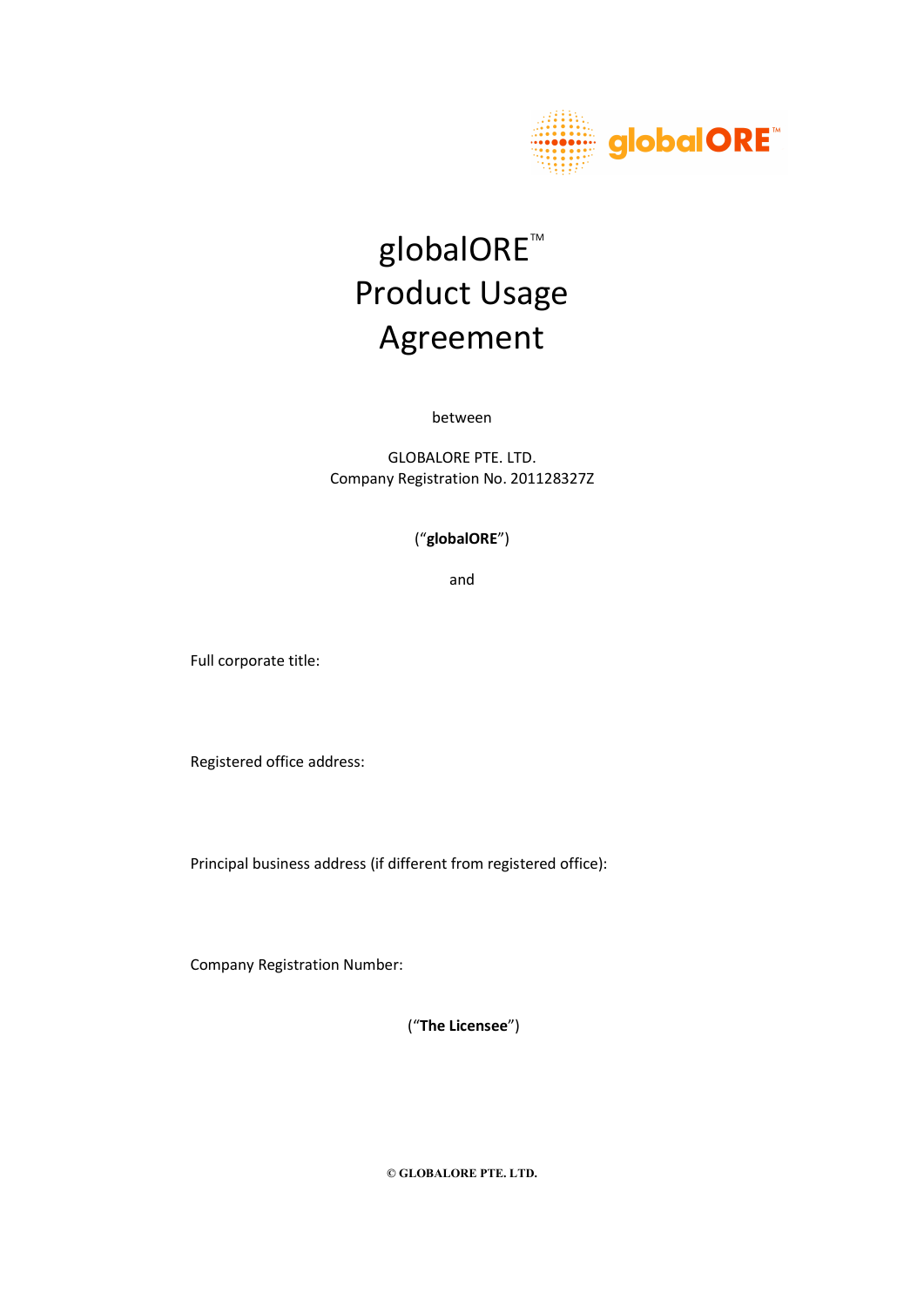THIS AGREEMENT is made on \_

#### THE PARTIES AGREE as follows:

#### **WHEREAS**

- (A) globalORE has created and administers a scheme for the trading of iron ore. As part of this scheme, globalORE has licensed or developed certain products and standards to facilitate the trading of iron ore in physical form.
- (B) In order for the scheme to operate effectively, it is necessary that every member of the scheme abides by certain terms and conditions.
- (C) The Licensee wishes to use these products and standards on the terms set out in this Agreement for the purpose of entering into or arranging transactions for the trading of iron ore with third parties licensed on substantially the same terms as in this Agreement. The Licensee accepts that, in return for being given access to the products and standards owned or licensed by globalORE, it will be subject to certain restrictions as to the use it may make of them, such restrictions being necessary for the effective operation of the scheme.

#### AGREED TERMS

| 1.  | Definitions and Interpretation |                                                                                                                                                                                                                                                                                                                                                                                                            |
|-----|--------------------------------|------------------------------------------------------------------------------------------------------------------------------------------------------------------------------------------------------------------------------------------------------------------------------------------------------------------------------------------------------------------------------------------------------------|
| 1.1 | "Agreement"                    | means this agreement, as the same may be<br>amended, supplemented or replaced from time to<br>time;                                                                                                                                                                                                                                                                                                        |
|     | "globalORE Licensees"          | means any third party who is licensed by<br>globalORE on substantially the same terms as set<br>out in this Agreement (or on terms as otherwise<br>approved by globalORE) and who is listed as such<br>by globalORE on its website;                                                                                                                                                                        |
|     | "globalORE Products"           | means any contract, agreement, instrument,<br>methodology, quality specification, data (whether<br>aggregated, in index form or otherwise), standard,<br>price, graph, or other such product:<br>(i) developed by or for globalORE; or<br>(ii) made available by globalORE on its website or<br>otherwise,<br>intended to facilitate the trading of iron ore<br>(whether in physical form or by means of a |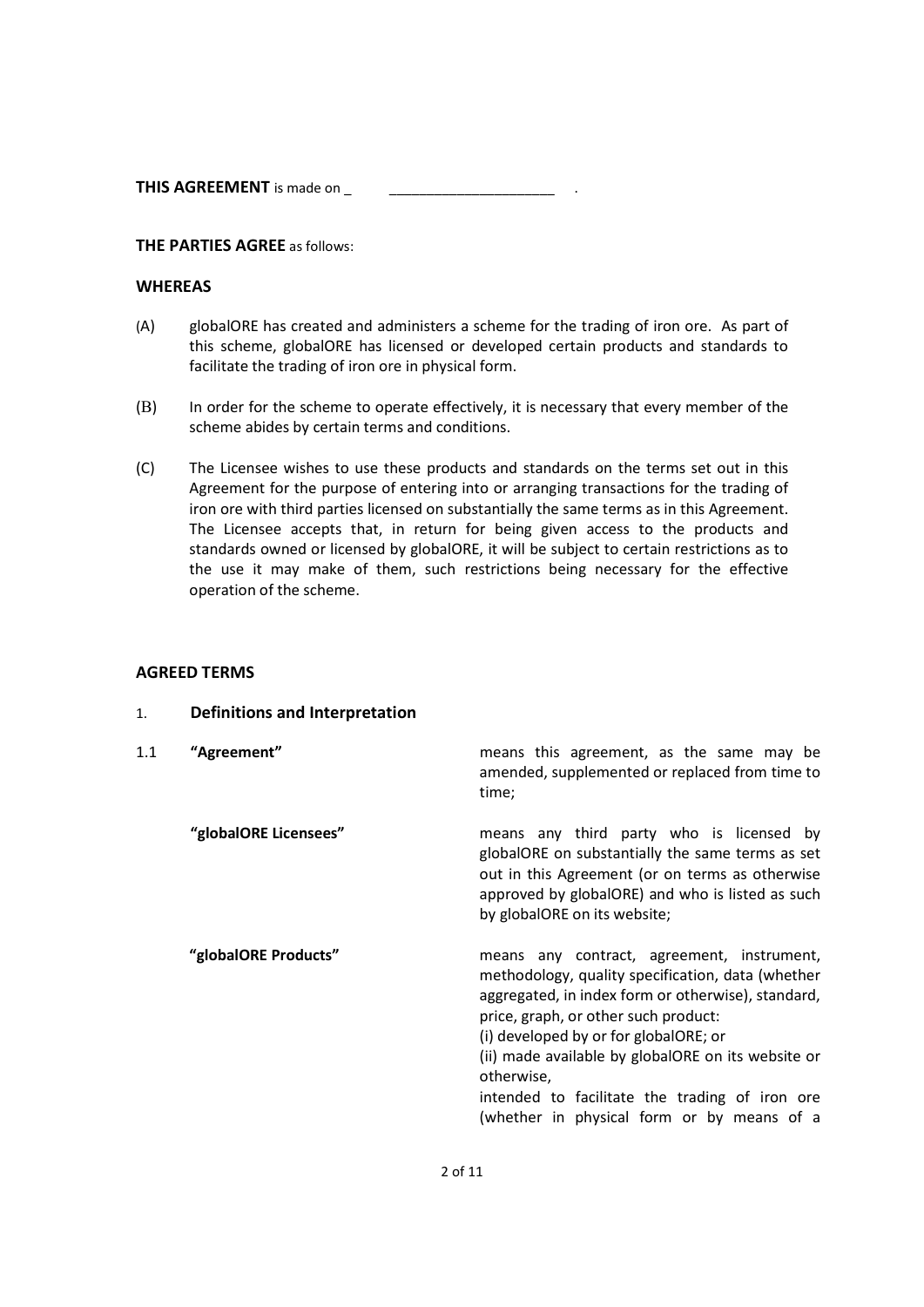financial instrument and whether or not confidential in nature) including, without limitation, SIOTA;

- "Intellectual Property Rights" means copyrights, patents, trade marks, service marks, registered designs, applications for any of those rights, trade and business names (including internet domain names and e-mail address names), unregistered trade marks and service marks, database rights, know-how, rights in designs and inventions, trade secrets, rights in confidential information and rights of the same or similar effect or nature in each case in any jurisdiction;
- "Internal Research and Reporting" means the Use by the Licensee of globalORE Products for its own internal research or internal reporting, provided that such research or reporting is and remains at all times within the Licensee and never provided to any third party;
	- "Purpose" means the Use by the Licensee of globalORE Products as the basis for, or as an integral part of, arranging, broking or entering into a Transaction with another globalORE Licensee;
	- "SIOTA" means globalORE's Standard Iron Ore Trading Agreement and its schedules, including all future versions of it and its schedules;
	- "Trade Marks" means globalORE, SIOTA, RIOSS and such other trade marks as globalORE may use from time to time in connection with globalORE Products;
	- "Transaction" means a transaction for the trading of iron ore in any form of instrument involving globalORE Products or Trade Marks; and
	- "Use" means any use made by the Licensee of the globalORE Products (or any part of them) and/or any of the Trade Marks in any way whatsoever, whether or not such use would, but for this Agreement, constitute an infringement of globalORE's Intellectual Property Rights.
- 1.2 In this Agreement, unless the context requires otherwise, the following words shall have the following meanings: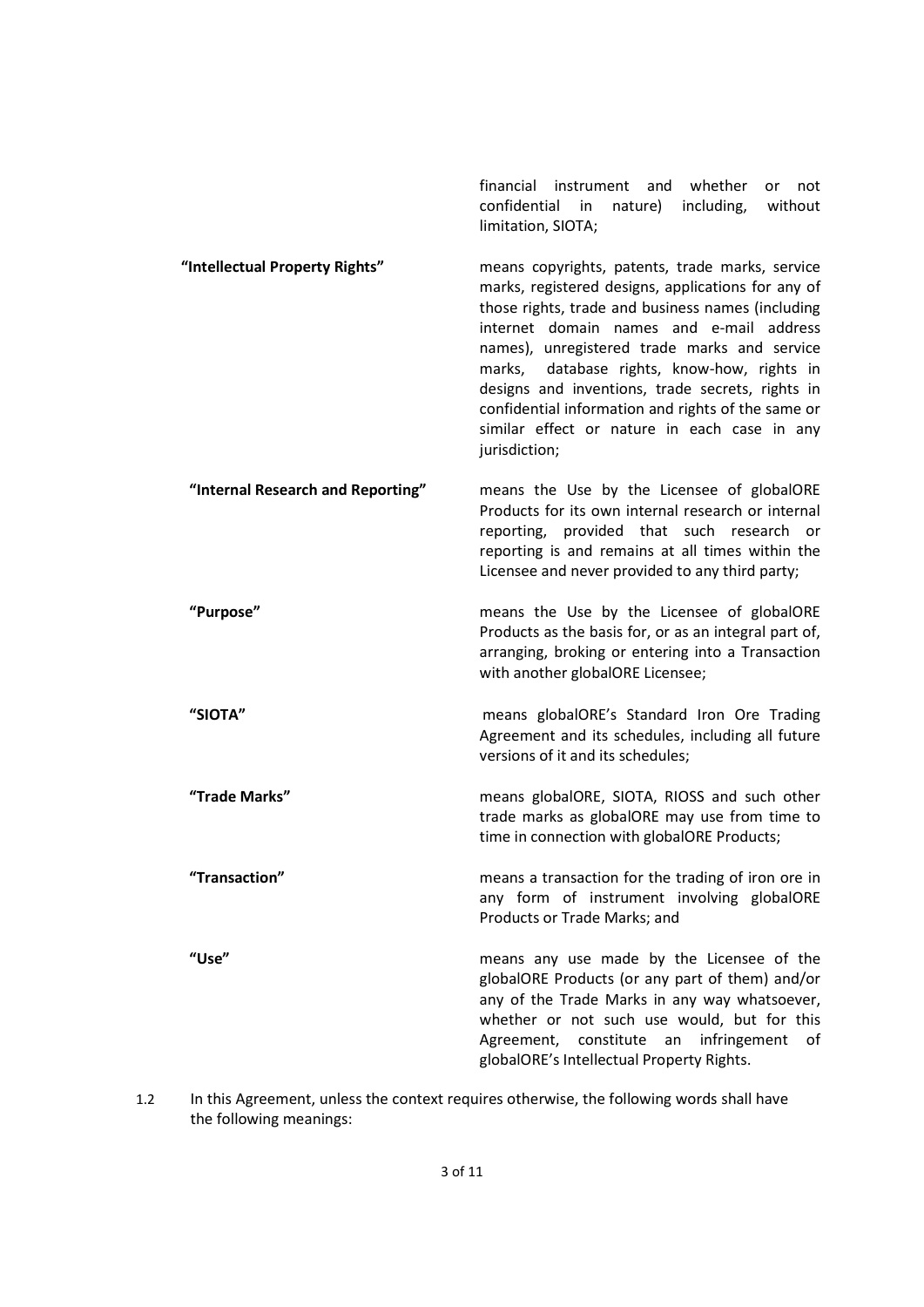- 1.2.1 the clause headings are included for convenience only and shall not affect the construction of this Agreement;
- 1.2.2 words denoting the singular shall include the plural and vice versa;
- 1.2.3 words denoting a gender shall include a reference to each gender;
- 1.2.4 a person includes a corporate or unincorporated body;
- 1.2.5 a reference to writing or written includes faxes and email.

#### 2. Grant

- 2.1. globalORE hereby grants to the Licensee a non-exclusive, non-assignable licence (the "Licence") to exploit the Intellectual Property Rights of globalORE or its licensors in the globalORE Products in so far as is necessary to Use the globalORE Products and the Trade Marks.
- 2.2. The Licensee undertakes that it shall not grant any sub-licences of the licence granted to it in clause 2.1 above.

# 3. Restrictions on Use of globalORE Products and Trade Marks

- 3.1 In consideration of the grant of rights to it in clause 2 above and for being granted access to globalORE's iron ore trading scheme, the Licensee undertakes that it will not:
	- 3.1.1. Use the globalORE Products or the Trade Marks other than for:
		- (a) the Purpose ; or
		- (b) Internal Research and Reporting;
	- 3.1.2. Use the globalORE Products or the Trade Marks in an on-screen trading environment other than globalORE's;
	- 3.1.3.Use the globalORE Products or the Trade Marks to enter into, arrange or facilitate any Transaction with third parties who are not globalORE Licensees (save as is expressly permitted in clause 3.2 below).
	- 3.2. The Licensee may, acting as principal only, Use the globalORE Products and the Trade Marks to enter a Transaction with a party which is not a globalORE Licensee where the Transaction is not undertaken in any on-screen trading environment, provided that all of the following conditions are complied with: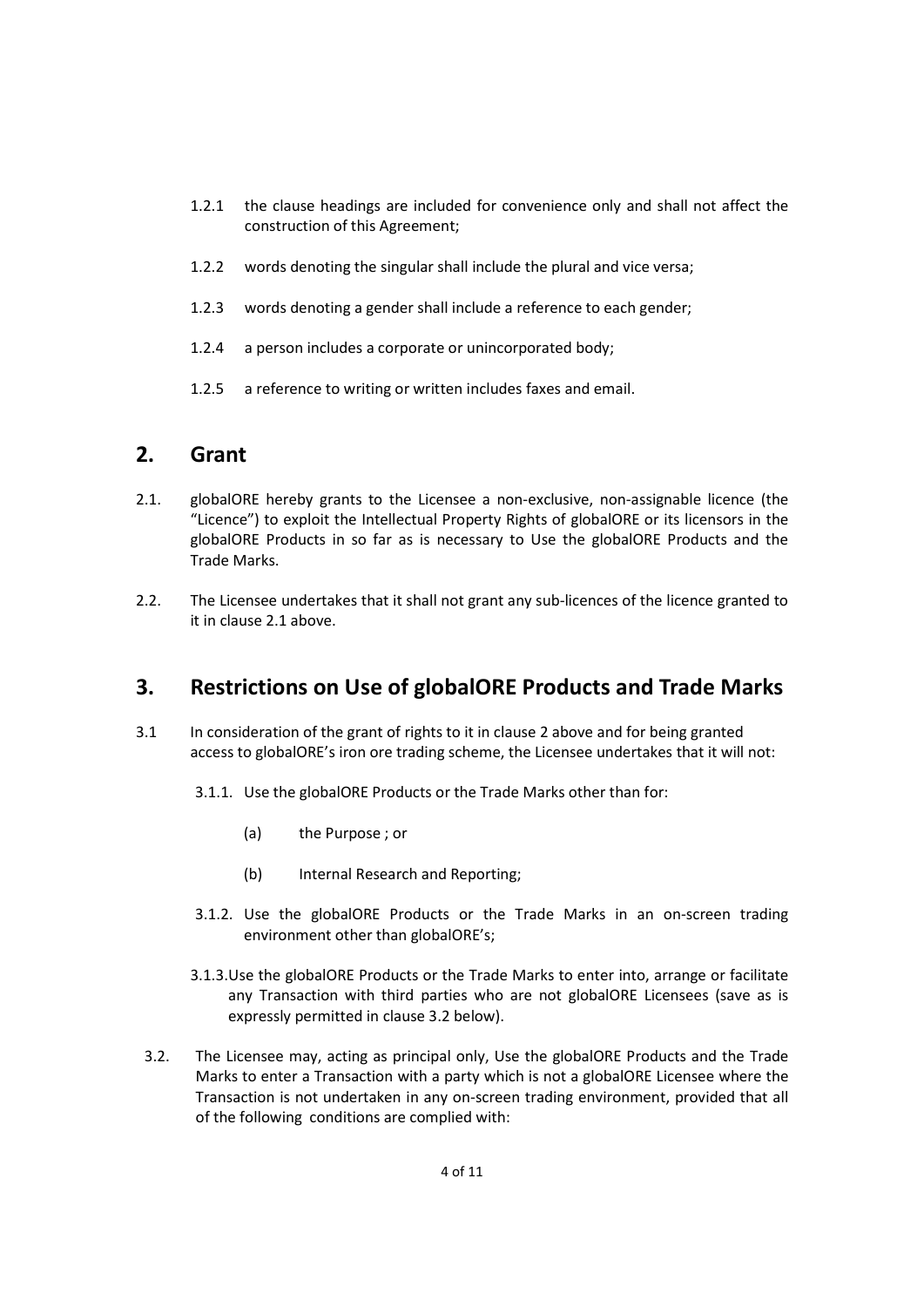- 3.2.1. the other party is also acting as principal only for its own account (and not as a broker, an exchange or a clearing house);
- 3.2.2. the Transaction is not brokered and does not in any way involve a broker;
- 3.2.3. the Licensee uses reasonable endeavours to procure the execution by the other party to the Transaction of a Product Usage Agreement and the provision to globalORE of the executed Product Usage Agreement within 30 days following the entering into of the Transaction; and
- 3.2.4. all of the restrictions in Clause 3.1 are complied with (save as clause 3.1.3 is modified by this clause 3.2).

## 4. Duration

- 4.1 This Agreement shall commence on the date of this Agreement and shall continue unless terminated in any of the circumstances in clause 8.
- 4.2 globalORE agrees to add the Licensee to the list of globalORE Licensees (listed as such by globalORE on its website) as soon as reasonably practicable following the coming into force of this Agreement.

# 5. Intellectual Property Rights

- 5.1 The rights of the Licensee to exploit globalORE's Intellectual Property Rights in so far as is necessary to Use the globalORE Products and Trade Marks are limited to the permitted Use of the globalORE Products and Trade Marks set out in clause 3. For the avoidance of doubt, the Licensee shall not obtain any right of ownership or title to the globalORE Products or Trade Marks and any Use of the Trade Marks shall accrue to the benefit of globalORE.
- 5.2 The Licensee acknowledges that all Intellectual Property Rights in the globalORE Products and the Trade Marks are owned by globalORE or its licensors and agrees to include in any material which has in it any reference to a globalORE Product or Trade Mark (where such material is produced by the Licensee and supplied to third parties), the following notice (or any variation thereof as may be agreed between globalORE and the Licensee in relation to a particular document):

"globalORE", "SIOTA" and "RIOSS" are trade marks licensed from globalORE. The SIOTA terms and globalORE's Products are the intellectual property of globalORE or its licensors and have been licensed by globalORE for use by the Licensee. globalORE accepts no liability in connection with the use of any globalORE Products."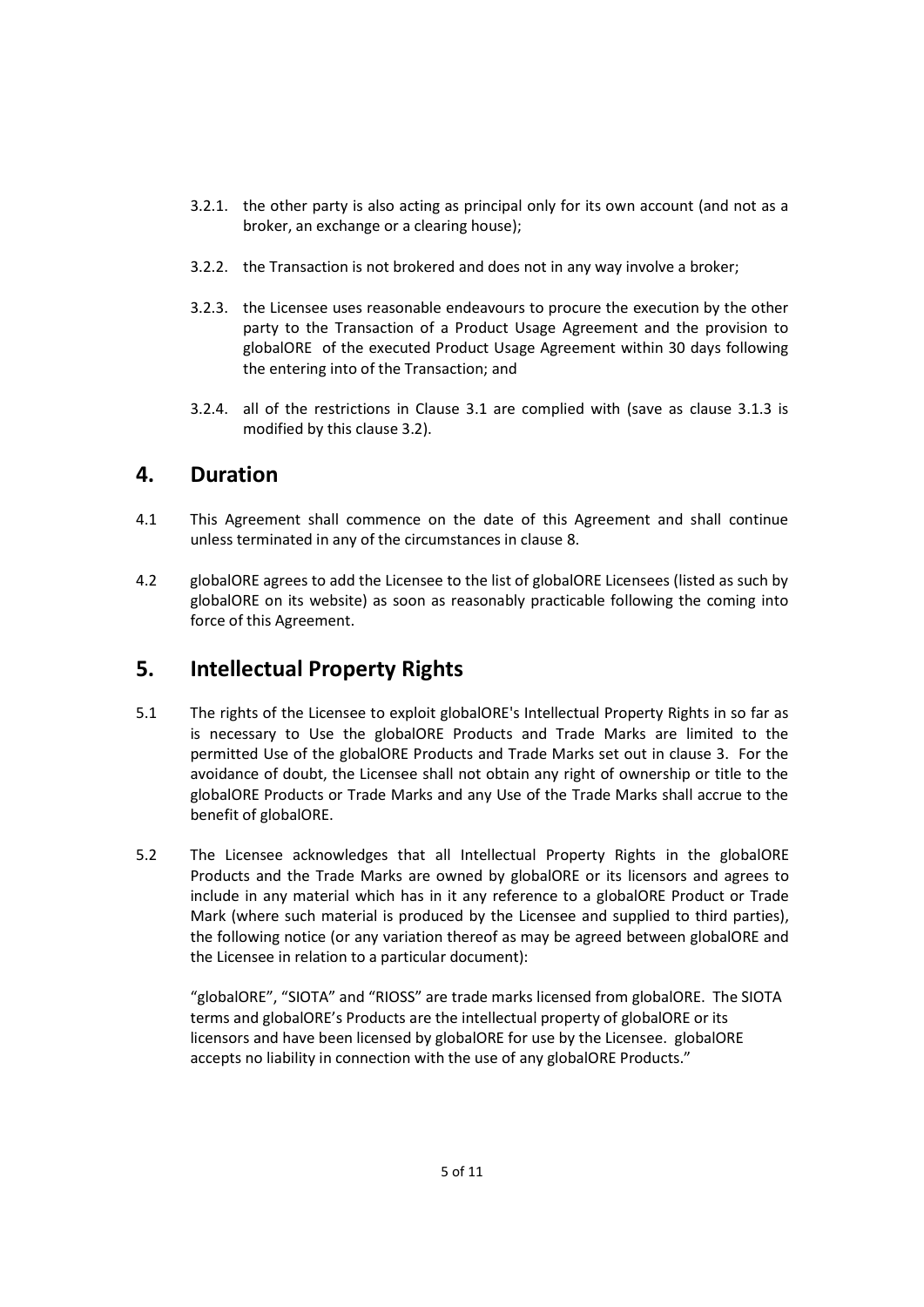# 6. Liability

- 6.1 Except as set out in this Agreement, all conditions, warranties and representations, expressed or implied by (i) statute, (ii) common law or (iii) otherwise in relation to the globalORE Products are excluded as far as permitted under the laws of Singapore. globalORE makes no warranty, express or implied that globalORE Products are or will be suitable for the Purpose.
- 6.2 globalORE shall not be liable to the Licensee, or to any third parties, for any direct or indirect damage including, without limitation, economic loss, loss of profit or loss of opportunity for profit, or for other indirect or consequential loss or damage which the Licensee or any third party may suffer as a result of or in connection with the Licensee's Use of globalORE Products or the Trade Marks.
- 6.3 The limitations of liability in this Agreement shall not apply in the event of wilful misconduct or gross negligence on the part of globalORE and do not exclude or restrict liability for death or personal injury resulting from negligence or for any fraudulent misrepresentation.

# 7. Waiver and Amendments

- 7.1. The only way in which this Agreement may be modified, or any rights under it or arising in respect of it waived, is in writing by a director of globalORE.
- 7.2. Waiver of any breach of this Agreement shall not be construed as a waiver of any other breach.
- 7.3. globalORE reserves the right to vary any of the terms of this Agreement at any time upon 10 (ten) days prior notice in writing from a director of globalORE to the Licensee. The Licensee will be deemed to have accepted any amendments notified to it by globalORE pursuant to this clause if the Licensee continues to Use globalORE Products after this period of notice has expired.
- 7.4. The Licensee acknowledges that damages would not be a sufficient remedy for a breach by it of this Agreement and globalORE is entitled to the remedies of injunction and specific performance and other equitable relief for a threatened or actual breach of this Agreement.
- 7.5. If any provision of this Agreement is determined to be null and void or unenforceable such provision shall be deemed to be severed, and the remaining provisions of this Agreement shall remain in full force and effect.
- 7.6. This Agreement shall be binding upon globalORE's and the Licensee's respective successors and assigns and inure to the Licensee's and globalORE's benefit, except that the Licensee shall not in any way assign or transfer all or any of the Licensee's liabilities,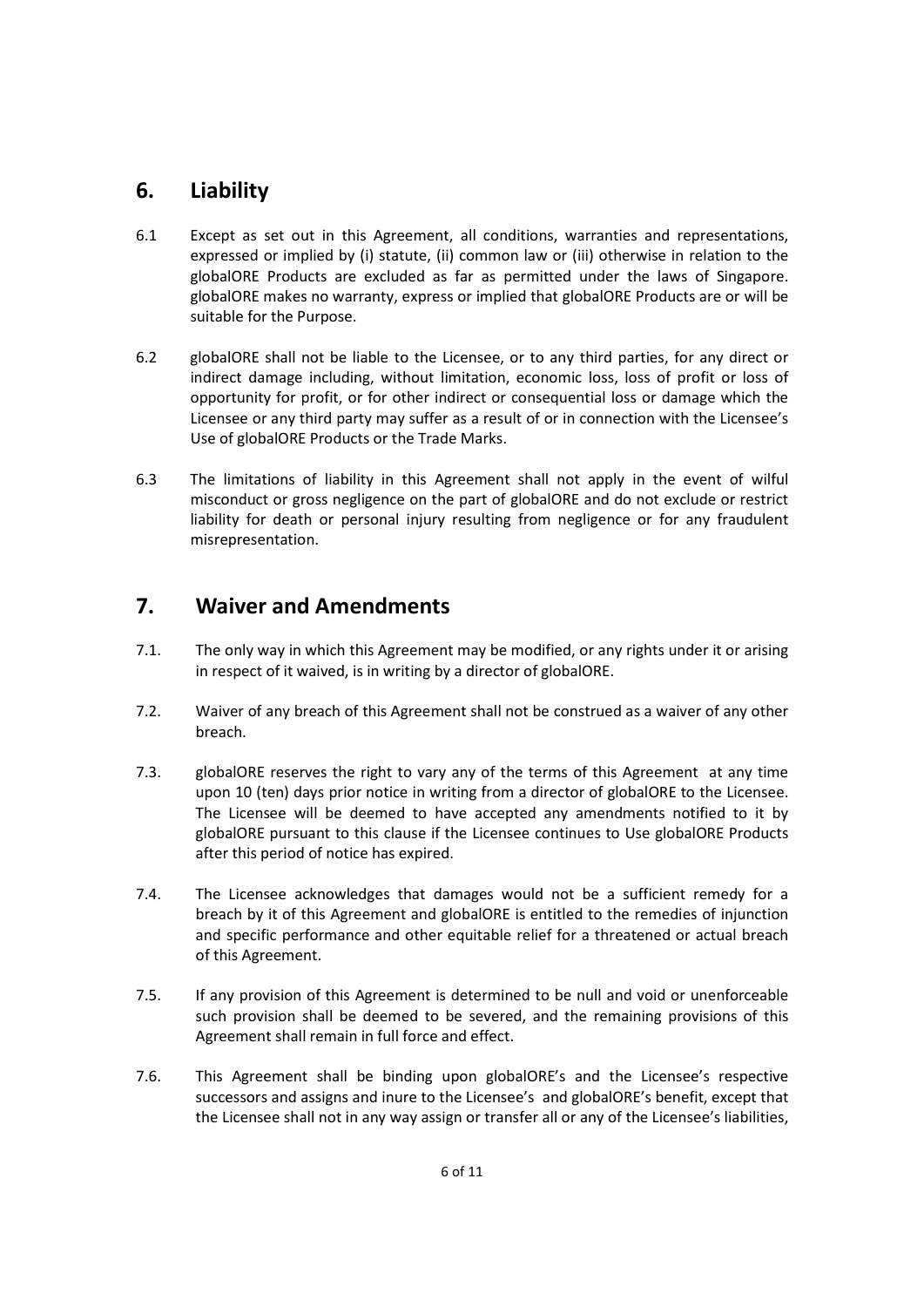rights, interest or benefit in or to this Agreement without the prior written consent of globalORE .

## 8. Term and Termination

- 8.1. This Agreement shall come into force on the date of this Agreement and shall remain in full force and effect until it is terminated pursuant to this clause 8.
- 8.2. globalORE may terminate this Agreement at any time without cause by giving not less than one week's prior written notice to the Licensee.
- 8.3. globalORE may terminate this Agreement with immediate effect by written notice to the Licensee on or at any time after the occurrence of any of the events specified in clause 8.4 in relation to the Licensee.
- 8.4. The events are:
	- 8.4.1. the Licensee being in breach of any of its material obligations under this Agreement;
	- 8.4.2. the Licensee passing a resolution for its winding up or a court of competent jurisdiction making an order for the Licensee's winding up or dissolution;
	- 8.4.3. the making of an administration order in relation to the Licensee or the appointment of a receiver over, or an encumbrancer taking possession of or selling an asset of the Licensee;
	- 8.4.4. the Licensee making an arrangement or composition with its creditors generally while making an application to a court of competent jurisdiction for protection from its creditors generally; and
	- 8.4.5. the Licensee challenging the validity of (1) the Intellectual Property Rights of globalORE or its licensors in any of the globalORE Products or (2) the Trade Marks.

#### 9. Consequences of Termination

- 9.1. All rights and obligations of the parties shall cease to have effect immediately upon termination of this Agreement except that termination shall not affect:
	- 9.1.1. the accrued rights and obligations of the parties at the date of termination; and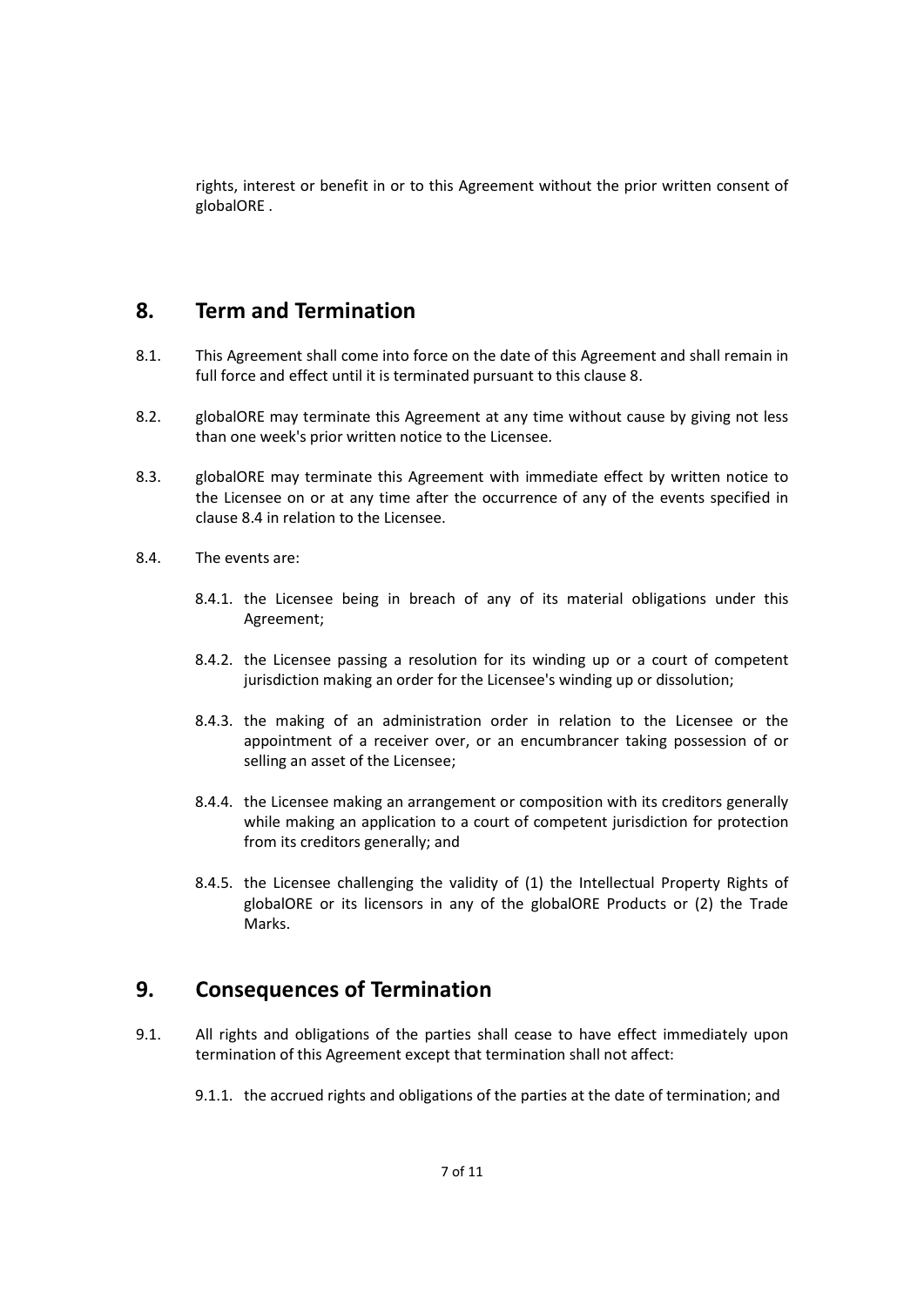- 9.1.2. the continued existence and validity of the rights and obligations of the parties under those clauses which are expressed to survive termination and any provisions of this Agreement necessary for the interpretation or enforcement of this Agreement.
- 9.2. On termination of this Agreement howsoever occasioned, the Licensee shall immediately cease any and all Use of globalORE Products and the Trade Marks and shall remove and destroy (as the case may be) all copies of SIOTA and its schedules in its possession or control, howsoever such copies may be kept whether in hard copy, electronic or any other form including machinery readable form as soon as reasonably practicable, save that the Licensee may retain any such copies as may be necessary to complete any existing Transaction as set out in clause 9.3 below provided that, upon completion of the relevant Transaction, the Licensee shall immediately destroy any copies retained.
- 9.3. Notwithstanding anything to the contrary contained in clause 9 of this Agreement, in the event this Agreement is terminated by globalORE pursuant to clause 8, the Licensee may, with the express prior written consent of globalORE (such consent not to be unreasonably withheld), Use the globalORE Products and the Trade Marks to do the following with respect to any existing Transaction entered into by the Licensee prior to termination:
	- 9.3.1. With respect to any physical Transaction:
		- 9.3.1.1. make or take delivery of the physical Transaction as the case may be;
		- 9.3.1.2. novate the physical Transaction to a globalORE Licensee or to an exchange which is licensed by globalORE;
		- 9.3.1.3. offset the physical Transaction by entering into an equal and opposite transaction; and/or
		- 9.3.1.4. settle the Licensee's obligations in relation to the physical Transaction pursuant to SIOTA.
	- 9.3.2. With respect to any financial Transaction:
		- 9.3.2.1. carry the financial Transaction to expiry or settlement;
		- 9.3.2.2. novate the financial Transaction to a globalORE Licensee or to an exchange which is licensed by globalORE;
		- 9.3.2.3. offset the financial Transaction by entering into an equal and opposite transaction; and/or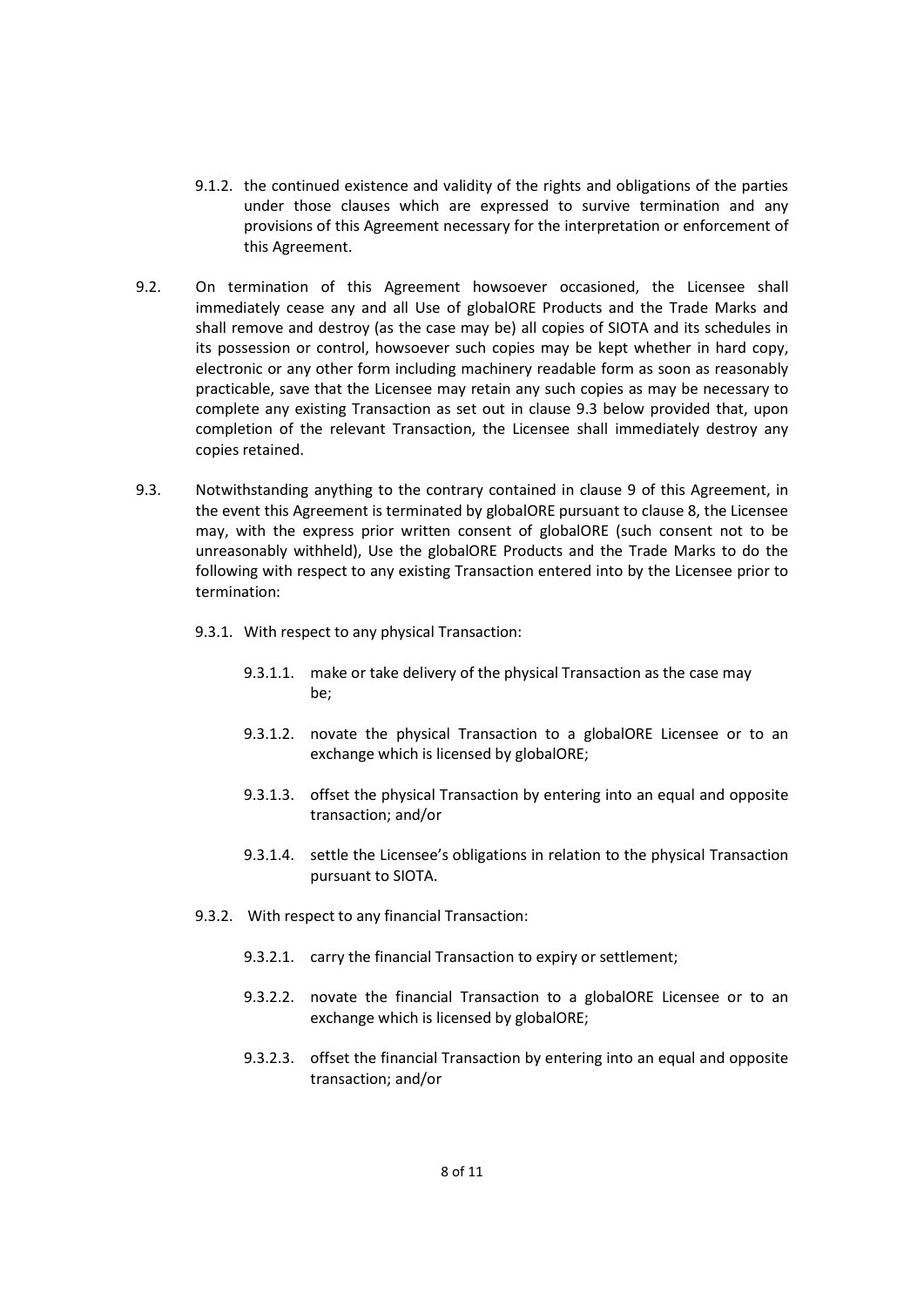9.3.2.4. settle the Licensee's obligations in relation to the financial Transaction.

# 10. Exclusion of Third Party Rights

10.1. A person who is not a party to this Agreement has no rights under the Contracts (Rights of Third Parties) Act, Chapter 53B of Singapore to enforce any term of, or enjoy the benefit under, this Agreement.

## 11. Counterparts & Prevalence of English Language Version

- 11.1. This Agreement may be entered into in any number of counterparts, all of which taken together shall constitute one and the same instrument. A party may enter into this Agreement by executing any such counterpart.
- 11.2. This Agreement may be translated into a language other than English, however, in the event of any inconsistency between the English language version of this Agreement and any translation thereof, globalORE and Licensee acknowledge and agree that the English language version will prevail. While globalORE may provide a translation of this Agreement in other languages, such translations are provided for reference only.

#### 12. Notices

12.1. All notices under this Agreement shall be in writing and shall be sent by any of fax, email, national overnight guaranteed mail or courier, or international two-day guaranteed mail, or international courier to the following:

If to globalORE to: Tampines Central Post Office, PO Box 435, Singapore 915215

If to the Licensee to: [

- 12.2. Any notice sent by (a) email; or; (b) fax; shall be deemed to have been served by close of business the same day. Any notice posted in hard copy shall be deemed to have been served two business days after posting the hard copy.
- 12.3. If a party wishes to change its address for notice then it must notify the parties immediately in writing.

## 13. Entire Agreement

13.1. This Agreement constitutes the entire agreement and understanding between globalORE and the Licensee with respect to its subject matter, and supersedes and extinguishes any prior drafts, agreements, undertakings, understandings,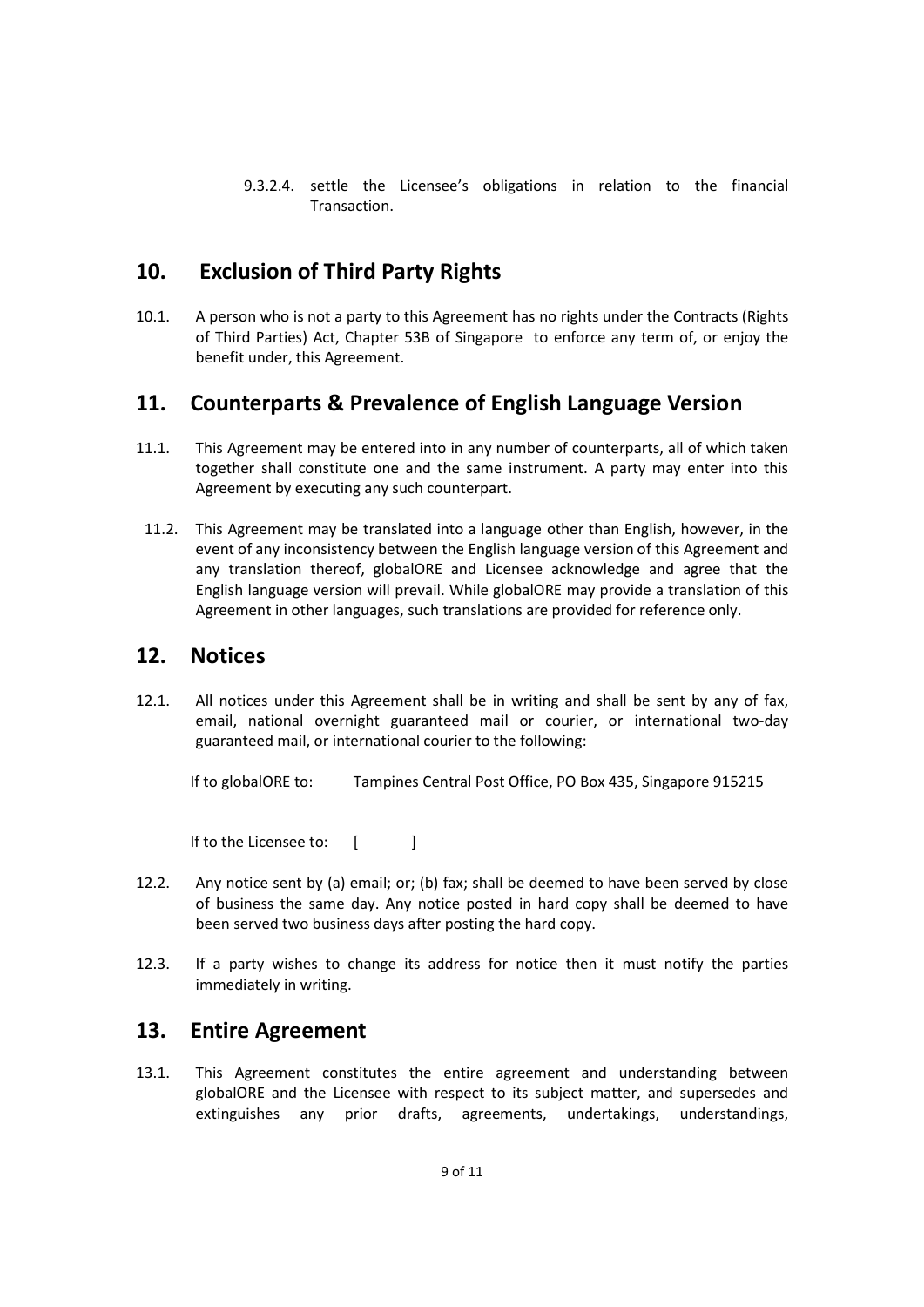representations or warranties, whether oral or written, express or implied, between globalORE and the Licensee relating to this Agreement's subject matter

# 14. Governing Law and Dispute Resolution

- 14.1. This Agreement and all matters arising from it or connected with it shall be governed by the laws of Singapore.
- 14.2. The parties agree that any dispute arising from or connected with this Agreement, including any question regarding the existence, validity or termination of this Agreement shall be referred to and finally resolved by arbitration in Singapore. Such arbitration shall be conducted in accordance with the Arbitration Rules of the Singapore International Arbitration Centre for the time being in force, which rules are deemed to be incorporated by reference into this clause 14.2 except as such rules conflict with the provisions of this clause 14.2, in which event the provisions of this clause 14.2 shall prevail. Any arbitration commenced pursuant to this clause 14.2 shall be conducted by three arbitrators nominated jointly by the parties, or failing such joint nomination within 14 days, by the Chairman for the time being of the Singapore International Arbitration Centre. The language to be used and all written documents provided in any such arbitration shall be English. The parties agree that any arbitration award made pursuant to any arbitration commenced pursuant to this clause 14.2 may be enforced by the relevant party against assets of the other party wherever those assets are located or may be found, and a judgement upon any such arbitration award may be entered into by any court of competent jurisdiction thereof and for this purpose, the parties expressly submit to the jurisdiction of any such court. For the avoidance of doubt, nothing in this clause 14.2 shall preclude either party from applying for urgent interim relief from any court of competent jurisdiction and the parties expressly submit to the jurisdiction of any such court. The term "dispute" in this clause 14.2 includes any difference, disagreement, controversy and/or claim.

For and on behalf of globalORE:

Authorised Signature: